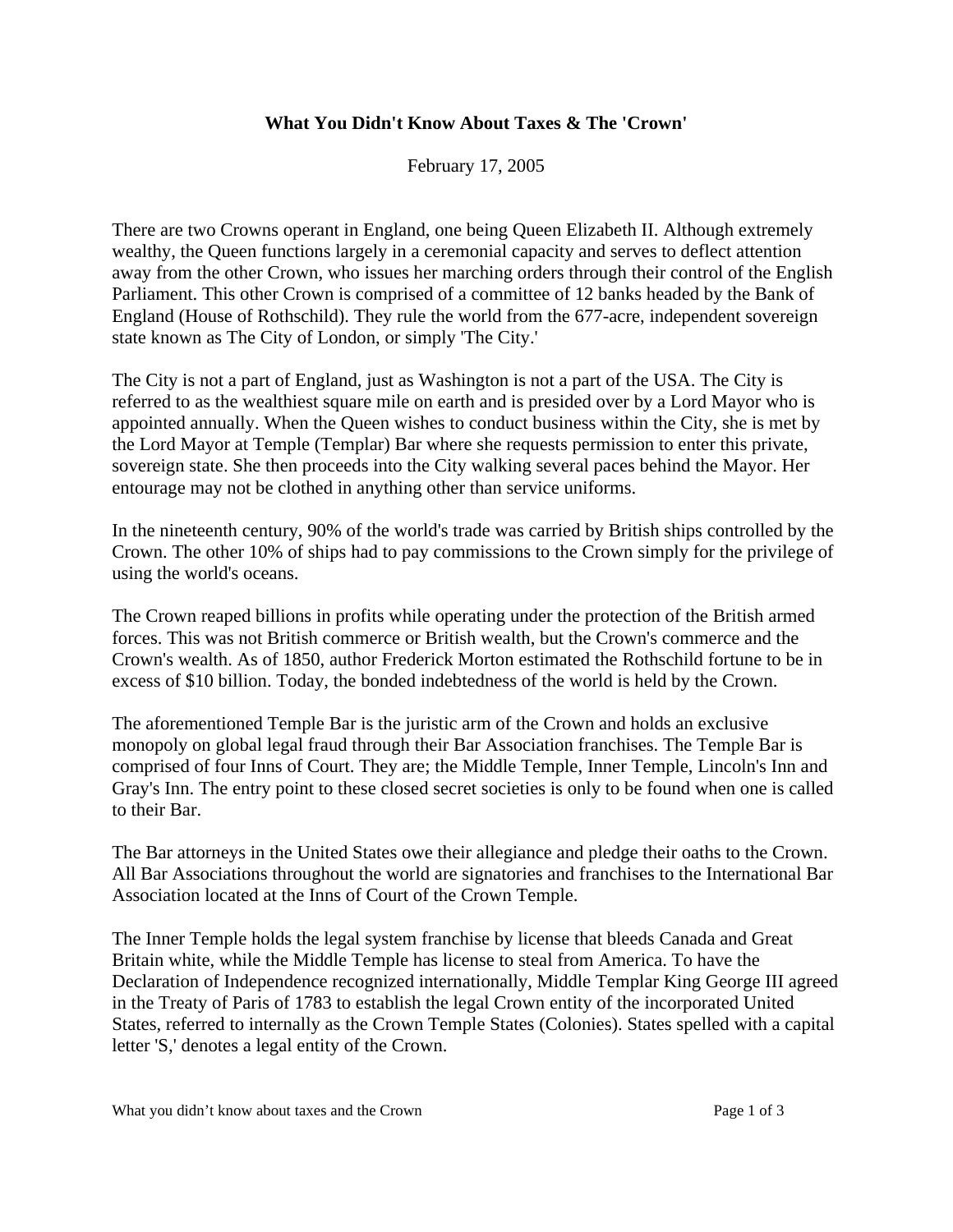At least five Templar Bar Attorneys under solemn oath to the Crown, signed the American Declaration of Independence. This means that both parties were agents of the Crown. There is no lawful effect when a party signs as both the first and second parties. The Declaration was simply an internal memo circulating among private members of the Crown. Most Americans believe that they own their own land, but they have merely purchased real estate by contract. Upon fulfillment of the contract, control of the land is transferred by Warranty Deed. The Warranty Deed is only a 'color of title.' Color of Title is a semblance or appearance of title, but not title in fact or in law. The Warranty Deed cannot stand against the Land Patent.

The Crown was granted Land Patents in North America by the King of England. Colonials rebelled at the usurious Crown taxes, and thus the Declaration of Independence was created to pacify the populace.

Another method used to hoodwink natural persons is enfranchisement. Those cards in your wallet bearing your name spelled in all capital letters means that you have been enfranchised and have the status of a corporation. A 'juristic personality' has been created, and you have entered into multi-variant agreements that place you in an equity relationship with the Crown. These invisible contracts include: birth certificates, citizenship records, employment agreements, driver's licenses and bank accounts. It is perhaps helpful to note here that contracts do not now, nor have they ever had to be stated in writing in order to be enforceable by American judges. If it is written down, it is merely a written statement of the contract.

Tax protestors and (the coming) draft resistors trying to renounce the parts of these contracts that they now disagree with will not profit by resorting to tort law (fairness) arguments as justification. Judges will reject these lines of defense as they have no bearing on contract law jurisprudence. Tort law governs grievances where no contract law is in effect.

These private agreements/contracts that bind us will always overrule the broad general clauses of the Constitution and Bill of Rights (the Constitution being essentially a renamed enactment of English common law). The Bill of Rights is viewed by the Crown as a 'bill of benefits,' conferred on us by them in anticipation of reciprocity (taxes). Protestors and resistors will also lose their cases by boasting of citizenship status. Citizenship is another equity agreement that we have with the Crown. And this is the very juristic contract that Federal judges will use to incarcerate them. In the words of former Supreme Court Justice Felix Frankfurter, "Equity is brutal, but we are merely enforcing agreements." The balance of Title 42, section 1981 of the Civil Rights Code states, "...citizens shall be subject to like punishment, pains, penalties, taxes, licenses, and exactions of every kind"

What we view as citizenship, the Crown views as a juristic enrichment instrumentality. It also should be borne in mind that even cursory circulation or commercial use of Federal Reserve Notes effects an attachment of liability for the payment of the Crown's debt to the FED. This is measured by your taxable income. And to facilitate future asset-stripping, the end of the 14th amendment includes a state of debt hypothecation of the United States, wherein all enfranchised persons (that's you) can be held personally liable for the Crown's debt.